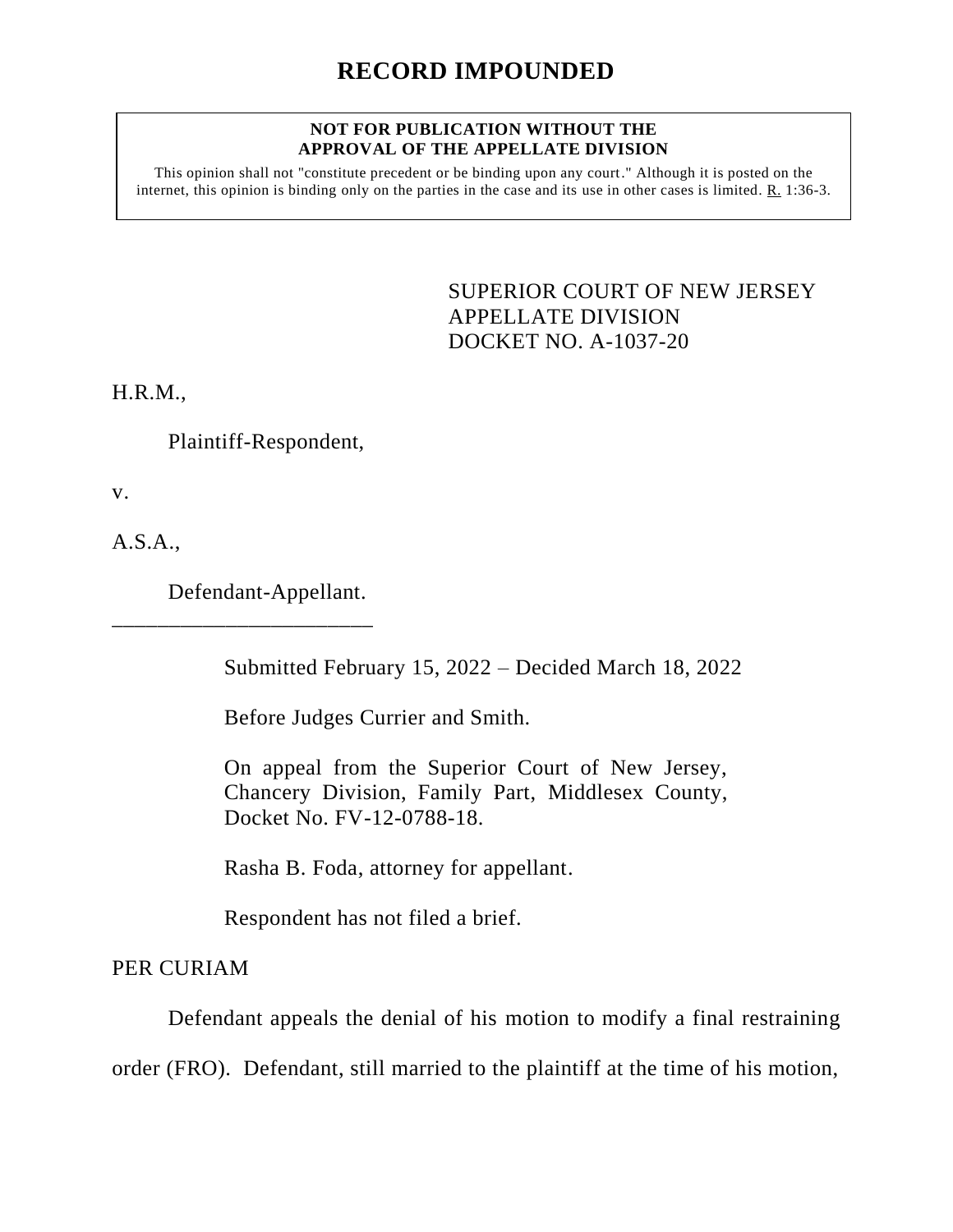sought to amend the FRO to address multiple outstanding issues: custody of their two daughters; expansion of parenting time so defendant, a Muslim, could spend religious holidays with the children; increased involvement in the children's school lives; permission for defendant to travel out of state with the children; production of the children for medical examinations; and modification of support payments and household expense allocations. Defendant also sought sanctions against plaintiff for her alleged failure to comply with an existing parenting time order.

Defendant argues on appeal that the trial court erred when it failed to conduct a plenary hearing and make findings before issuing an order on the relief he requested. We agree, and reverse and remand for further proceedings consistent with the principles set forth in this opinion.

Defendant is a British citizen. Plaintiff is a United States citizen. Plaintiff and defendant married in the United Kingdom in November 2013. The parties have two daughters together, the first born in April 2014, and the second born in September 2015. Each child has dual citizenship.

The parties separated in October 2017 after plaintiff obtained a temporary restraining order (TRO) against defendant. The TRO granted plaintiff exclusive use of the marital residence and required defendant to pay all household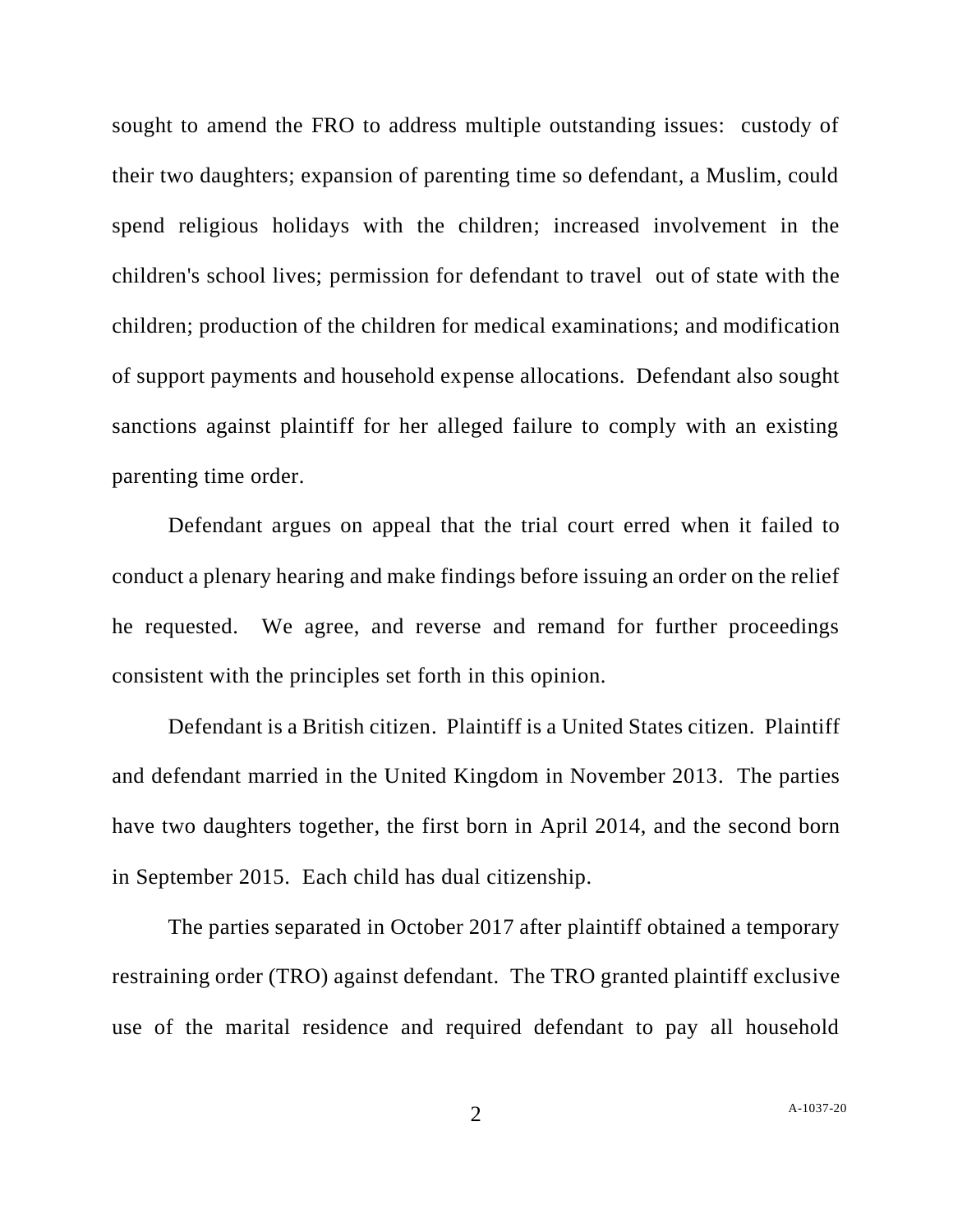expenses. In March 2018, defendant stipulated to the entry of an FRO against him. The FRO contained a number of provisions addressing support and parenting time issues. Defendant was ordered to pay plaintiff's monthly rent, weekly child support, and carrying costs for the family car plaintiff was awarded. The parties shared joint custody of the children.

In May 2019, defendant filed a complaint with the Division of Child Protection and Permanency (DCPP), alleging that plaintiff's boyfriend had inappropriately touched the girls. While the investigation was pending, plaintiff filed a motion to bar defendant from filing future complaints with DCPP and seeking other relief. The trial court denied plaintiff's motion in July 2019.

In September 2019, defendant filed a motion for custody, seeking to be declared parent of primary residence, and to reduce child support. Defendant raised serious allegations in the custody application, contending that plaintiff's boyfriend continued to touch their daughters inappropriately. The trial court denied the defendant's motion without prejudice, instructing him to address the statutory custody factors under N.J.S.A. 9:2-4(c). In February 2020, defendant filed another motion, again seeking to modify custody, parenting time, and support orders contained within the FRO.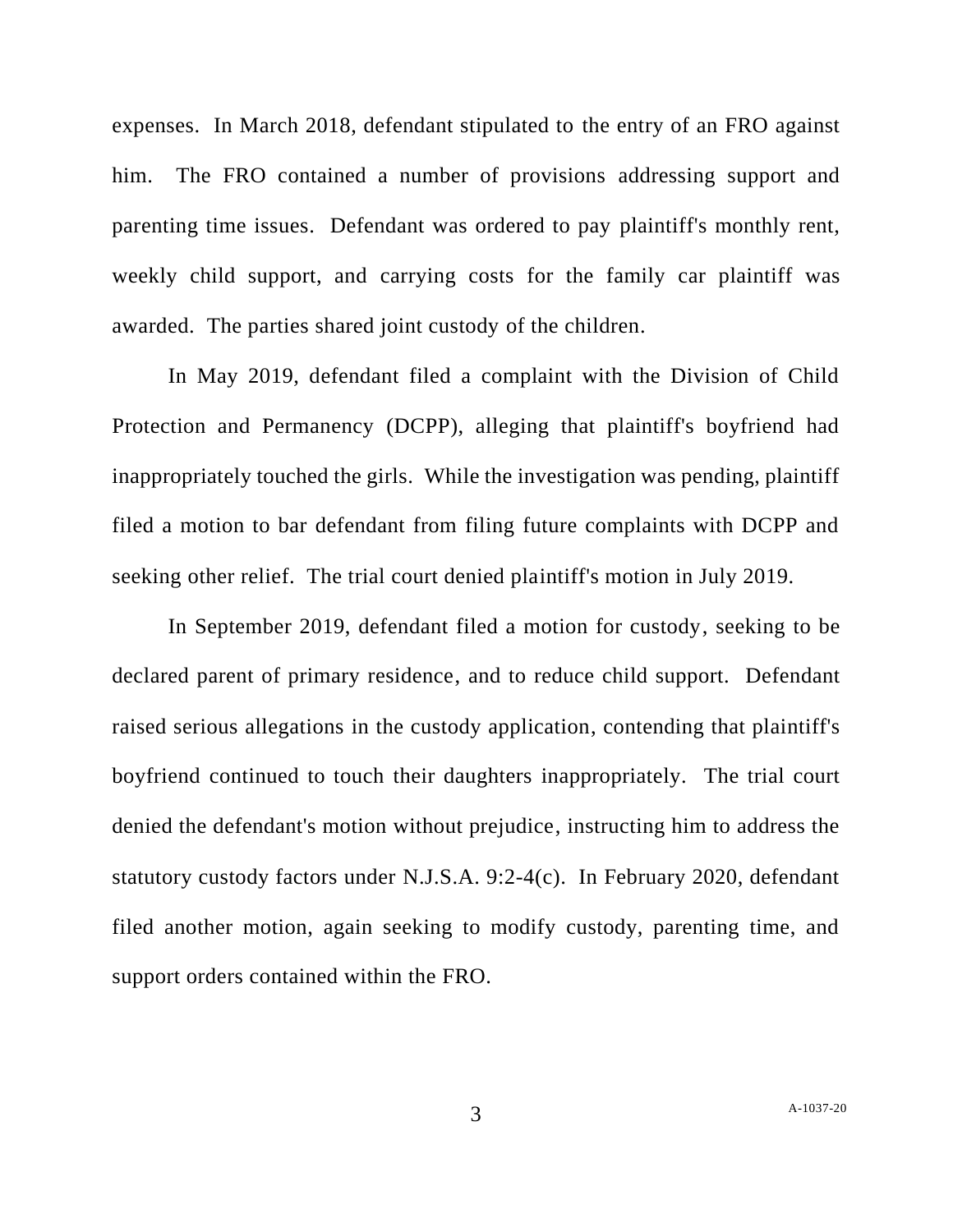The court heard oral argument in March 2020. The judge queried each party on the record, but he did not permit cross-examination. The judge noted the existence of hospital records containing allegations of alleged sexual abuse against one of the daughters. The parties testified that the children were in ongoing therapy as of the date of the hearing. After a lengthy exchange between the parties and counsel for defendant, the judge stated he would order a custody evaluation in anticipation of a plenary hearing. The trial court adjourned the proceeding without issuing an order on any aspect of the application, simply advising the parties that it would issue a decision "in a few days."

No order was issued by the court until October 30, 2020. The trial court denied a plenary hearing on custody, finding no genuine issue of material fact. The court then denied without prejudice defendant's application for custody, making findings based on the record before it, including, but not limited to: defendant's certification, as well as the court's in-camera review of the DCPP investigative file. The court also issued an order that denied or granted defendant certain relief but gave no reasons.

On December 15, defendant filed the notice of appeal. Nine days later, plaintiff filed a complaint for divorce in Monmouth County. On February 16, 2021, defendant obtained a dissolution of marriage in the United Kingdom. On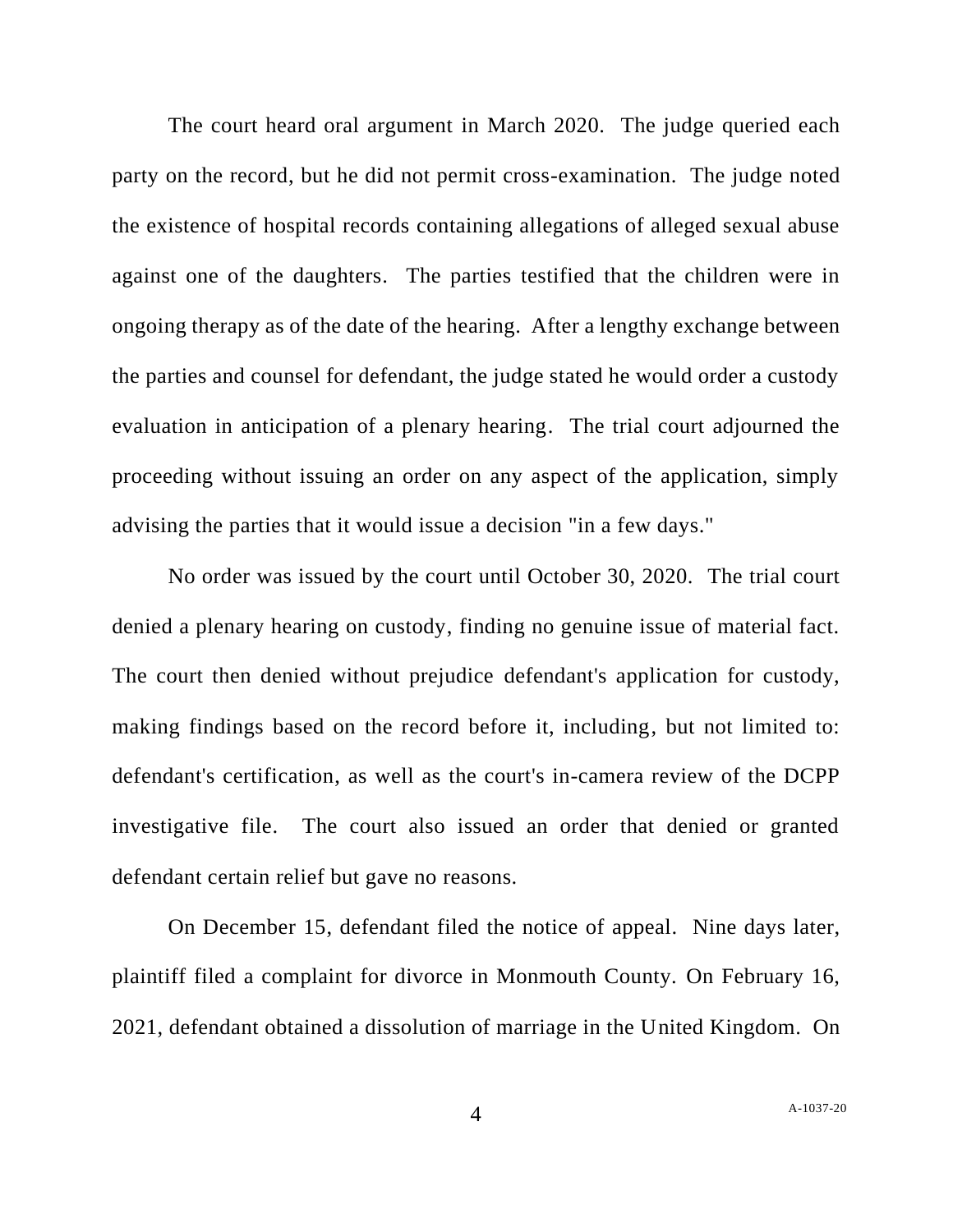July 9, in response to cross-motions from the parties, a Monmouth County

Family Part judge issued an order:

continuing custody and parenting time as per the Middlesex County FRO still in effect;

ordering a custody and parenting time evaluation;

holding defendant's application to travel out of state with the children in abeyance pending the resolution of this appeal;

requiring plaintiff to share all school and childcare related information with the defendant, and collaborate with defendant on related costs:

denying plaintiff's application for payment of child support arrears allegedly owed by defendant;

establishing a protocol for defendant's calls with the children and ensuring monitored communication between the parties;

ordering sale of the family car to pay off the car loan and use the proceeds to purchase a new vehicle for plaintiff's use; and

denying without prejudice relief sought by the parties concerning marital asset distribution and allocation of tax deductions and credits.

Generally, our scope of review of Family Part orders is limited. Cesare v.

Cesare, 154 N.J. 394, 411 (1998). Defendant argues that the trial court erred by

failing to conduct a plenary hearing and make findings of fact prior to issuing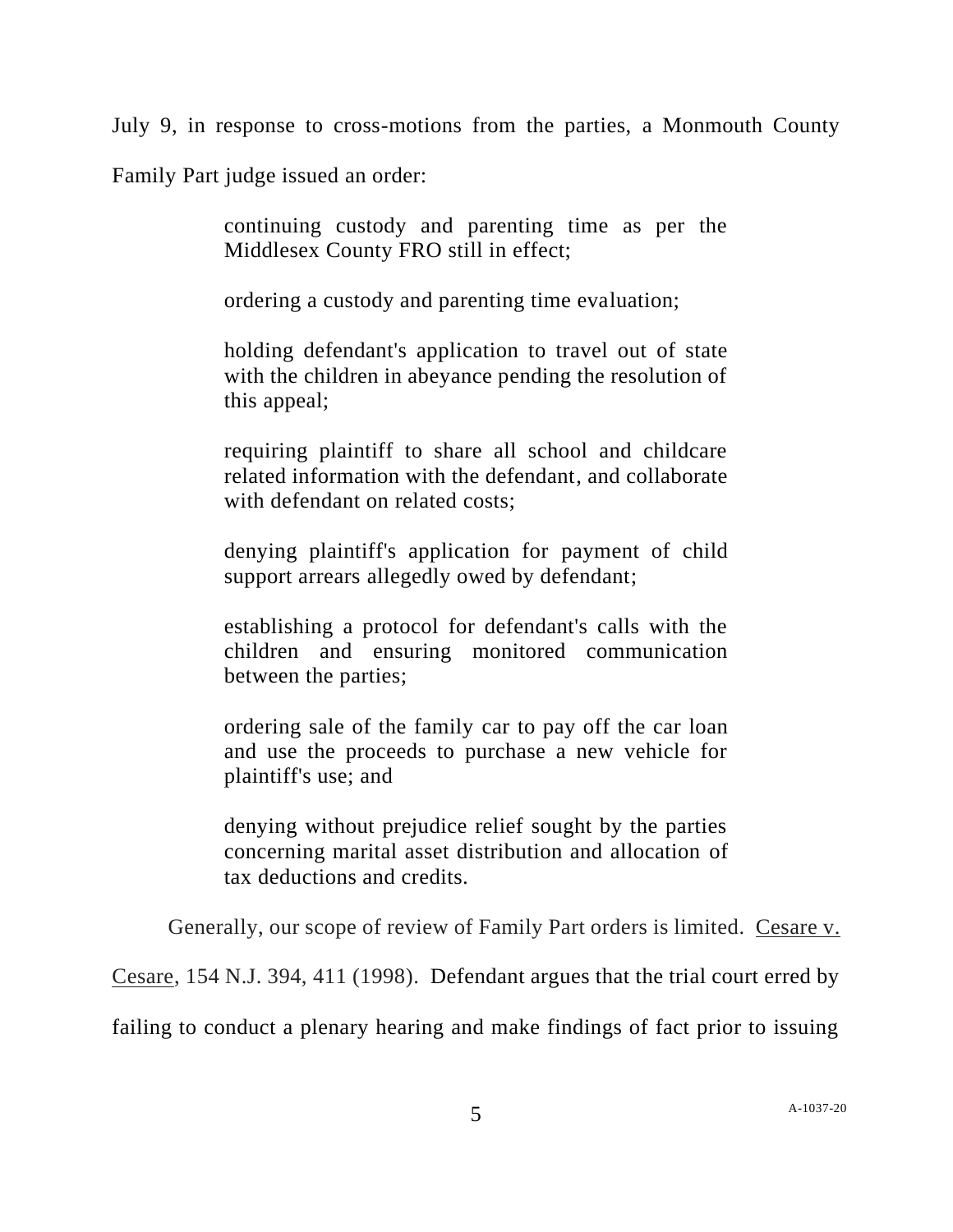its order of October 2020. We agree. The parties raised multiple issues regarding custody, parenting time, and child support. On custody, defendant asserted that his daughters were being improperly touched by plaintiff's boyfriend. Plaintiff denied the allegations. DCPP investigated the allegations; however, no one from DCPP was called to testify as to the agency's findings and recommendations.

We have recently stated that:

[a] thorough plenary hearing is necessary in contested custody matters where the parents make materially conflicting representations of fact.

A court, when presented with conflicting factual averments material to the issues before it, ordinarily may not resolve those issues without a plenary hearing. While we respect the family court's special expertise, a court may not make credibility determinations or resolve genuine factual issues based on conflicting affidavits . . . . Moreover, a plenary hearing is particularly important when the submissions show there is a genuine and substantial factual dispute regarding the welfare of children.

. . . .

[T]he matter of visitation is so important, especially during the formative years of a child, that if a plenary hearing will better enable a court to fashion a plan of visitation more commensurate with a child's welfare . . . it should require it.